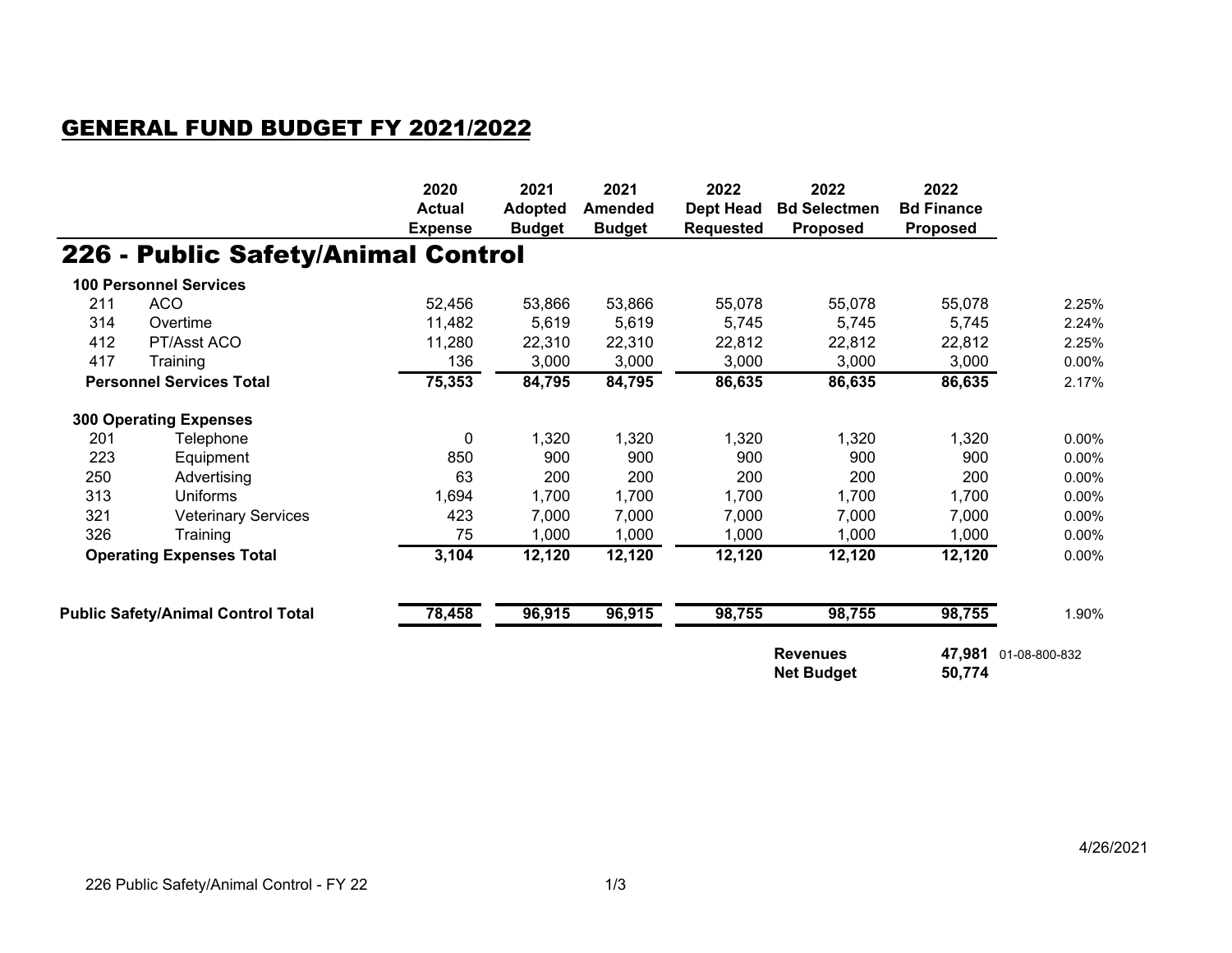**Department Total 98,755**

## TOWN OF EAST LYME

**Dept No. <sup>226</sup> Budget Input Dept NamePS Animal Control 26-Apr-21**

## $\begin{array}{@{}c@{\hspace{1cm}}c@{\hspace{1cm}}c@{\hspace{1cm}}c@{\hspace{1cm}}c@{\hspace{1cm}}c@{\hspace{1cm}}c@{\hspace{1cm}}c@{\hspace{1cm}}c@{\hspace{1cm}}c@{\hspace{1cm}}c@{\hspace{1cm}}c@{\hspace{1cm}}c@{\hspace{1cm}}c@{\hspace{1cm}}c@{\hspace{1cm}}c@{\hspace{1cm}}c@{\hspace{1cm}}c@{\hspace{1cm}}c@{\hspace{1cm}}c@{\hspace{1cm}}c@{\hspace{1cm}}c@{\hspace{1cm}}c@{\hspace{1cm}}c@{\hspace{$

| Acct. | <b>Account</b><br><b>Description</b> | 21/22<br><b>Budget</b> | <b>Supporting Description of Activity</b>                                                                                                                                                                                                                                                                                                                                                                                                                                                                                                                                                                                                                                                                                                                                     |  |
|-------|--------------------------------------|------------------------|-------------------------------------------------------------------------------------------------------------------------------------------------------------------------------------------------------------------------------------------------------------------------------------------------------------------------------------------------------------------------------------------------------------------------------------------------------------------------------------------------------------------------------------------------------------------------------------------------------------------------------------------------------------------------------------------------------------------------------------------------------------------------------|--|
|       | <b>100 Personnel Services</b>        |                        |                                                                                                                                                                                                                                                                                                                                                                                                                                                                                                                                                                                                                                                                                                                                                                               |  |
| 211   | <b>ACO</b>                           | 55,078                 | This line funds the full time Animal Control Officer for the Towns of Waterford and East Lyme.<br>Waterford is billed for 50% of wages and fringe benefits. The ACO salary has not been determined for<br>the next fiscal year. Includes 2.25% BoS approved COLA.                                                                                                                                                                                                                                                                                                                                                                                                                                                                                                             |  |
| 314   | Overtime                             | 5,745                  | When the PT ACO is unavailable for coverage and/or call outs, the full time ACO is required to provide<br>coverage at a minimum of 4 hours pay per shift or 2 hours per call out.                                                                                                                                                                                                                                                                                                                                                                                                                                                                                                                                                                                             |  |
| 412   | PT/Asst ACO                          | 22,812                 | The PT ACO is scheduled to work 16 hours per week on a regular basis. 16 hrs x 14.60 per hr x 52 weeks<br>= \$12,148. ACO Holiday & half coverage based off 14 holidays $\omega$ 4 hrs per shift (shelter is closed but<br>needs to be staffed to care for animals). \$21.90 hr x 4 hrs = \$87.60 per day. 87.60 x 14 days =<br>\$1,226.40. Coverage for ACO sick, vacation & personal leave 35 days @ 10 hrs per day at 14.35 per hr =<br>\$5,110.00. PT ACO call outs- five year average of 131 call outs per year at an average of 2 hrs per call<br>out. \$14.60 hr x 2hr = \$29.20 per call out x 131 = \$3,825.20 -<br>\$22,309.60 total. The assistant<br>ACO salary has not been determined for the upcoming fiscal year. Includes 2.25% COLA approved by<br>the BoS. |  |
| 417   | Training                             | 3,000                  | All Animal Control Officers are required 6 training hour credits per year to maintain their State of CT<br>certification. In addition, several trainings present themselves throughout the year which allow us to<br>maintain professional proficiency for both Officers.                                                                                                                                                                                                                                                                                                                                                                                                                                                                                                     |  |
|       | <b>Emergency Mgt Dept Total</b>      | 86,635                 |                                                                                                                                                                                                                                                                                                                                                                                                                                                                                                                                                                                                                                                                                                                                                                               |  |
|       | <b>300 Operating Expenditures</b>    |                        |                                                                                                                                                                                                                                                                                                                                                                                                                                                                                                                                                                                                                                                                                                                                                                               |  |
| 201   | Telephone                            | 1,320                  | Animal Control Officers are required to carry and utilize a telephone in the course of their bussiness.<br>This line pays for that service portion of the cellular phone bill for the Town.                                                                                                                                                                                                                                                                                                                                                                                                                                                                                                                                                                                   |  |
| 223   | Equipment                            | 900                    | Animal Control Officers are required to utilize a wide array of equipment to complete their duties. This<br>line funds items such as snares, catch poles, pepper spray, while also provding for protective<br>equipment for the two Officers.                                                                                                                                                                                                                                                                                                                                                                                                                                                                                                                                 |  |